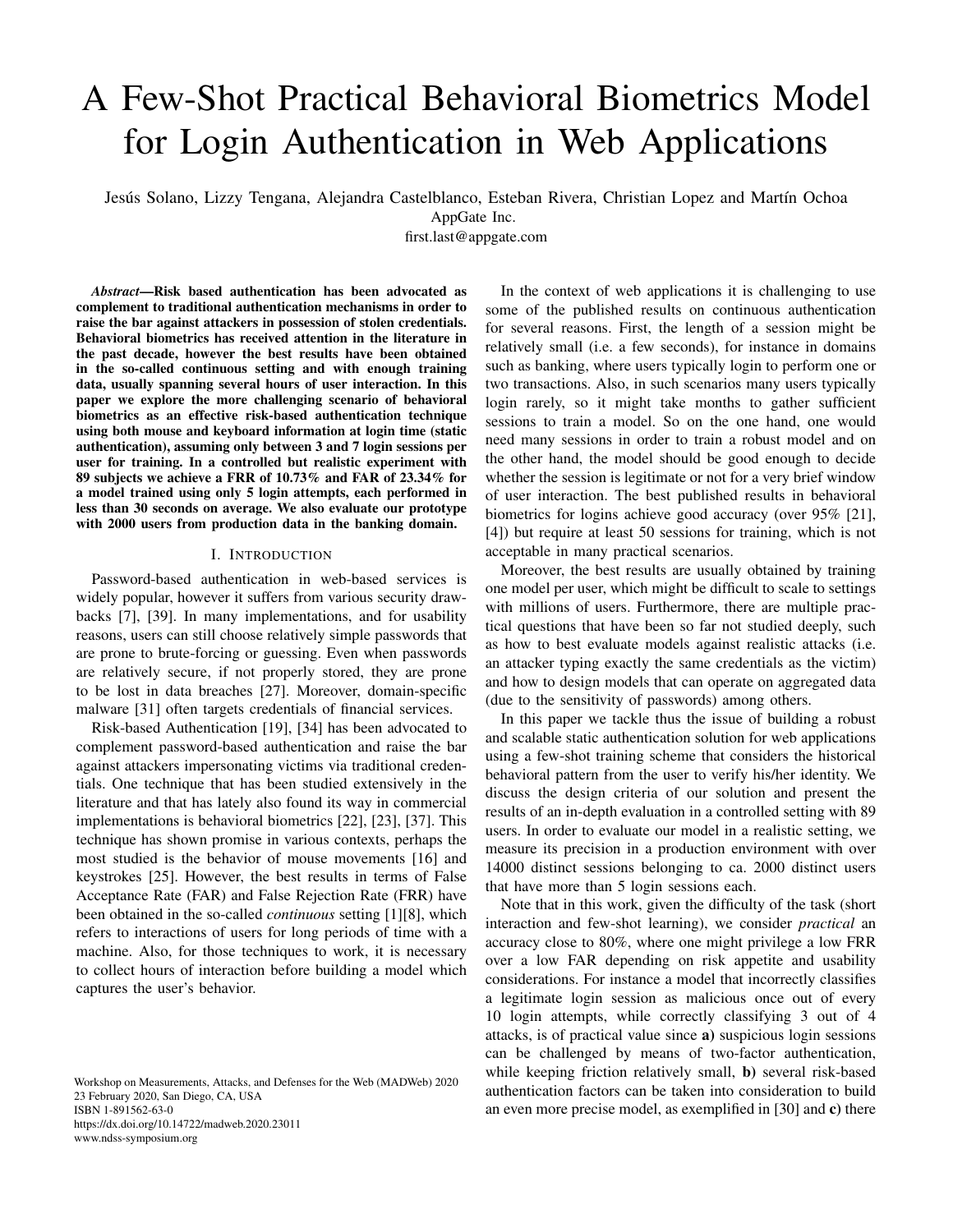is a trade-off in terms of risk acceptance when minimizing the number of sessions needed to build a risk assessment model, given that an unnoticed attack can happen before the model is trained and potentially poison the model trained if the attack is not properly identified by other means. In other words, although a more accurate model could be achieved by training with several login attempts, with that strategy there is a higher the risk that an attack can go potentially unnoticed.

Our contributions are in sum:

- A novel machine-learning technique for static authentication using between 3 and 7 login sessions for training that achieves a FAR between 23.51% and 22.67%, and a FRR between 18.16% and 7.64%, in an experiment with 89 users.
- A detailed evaluation design for static authentication.
- Evidence of scalability and practicality from a production implementation with 2000 users.

#### II. BACKGROUND

Researchers have proposed several risk-based authentication strategies to improve security of web-based environments and other applications. One approach is the use of factors that describe user behavior as a complementary feature [15]. This approach is known in the literature as behavioral biometrics [2]. The main advantage of this approach is that whoever wants to impersonate a given user must not only possess the victim's credentials, but also imitate the victim's behavior during a given time window, demanding a much deeper knowledge to perform an attack.

There are two user authentication scenarios: *static* and *continuous*. *Static authentication (SA)* represents the process of user identification at a single point in time in a session, usually at the beginning (login process). During this stage, the user provides information (e.g. username and password) which will be stored and then compared with a signature profile stored in a database. Such comparison is performed, in order to verify that the user is who he claims to be, ultimately granting or denying access to the required service.

A distinctive characteristic of static authentication is that the tasks performed by users are fixed and limited, representing a case which would facilitate the construction of a behavioral user classification model. Nevertheless, the amount of information gathered during login time is usually too scarce to perform a deep behavioral analysis, so static authentication through behavioral biometrics still represents a challenge.

The constant verification of user identity is known as *continuous authentication (CA)*. During this process, the user has the freedom allowed by the application or system, leading in most cases to free text and free mouse movement characteristics. These conditions require the monitoring of user identity to be independent from the task performed. The hypothesis of CA is that the attacker managed to bypass the login security barrier. Therefore, CA is carried out repeatedly throughout the session, collecting users behavioral information and constantly verifying their identity.

Among the main challenges presented by behavioral biometrics is that of adaptability to changes in user patterns, which could be treated through comprehensive datasets, artificial intelligence tools and online learning models [32].

# *A. Features used for mouse and keyboard dynamics*

Keystroke and mouse biometrics are proposed as a viable behavioral authentication solution, considering the widely accessible and non-intrusive nature of such interaction. Recent studies have tried to evaluate the feasibility of mouse, keyboard and other biometric information for static and continuous authentication in several real word applications, details can be found in section V. Consequently, better understanding of the feature extraction methods for mouse and keyboard dynamics has been gained in the field.

Features of mouse interaction relevant for classification models include: spatial information of the trajectory between mouse events described as curves [39] and statistical descriptors over raw mouse movements dynamics [2]. On the other hand, keystroke features are generally computed from the sequence of key events, such as key-down and key-up [6]. *Digraph* or *trigraph* latency models are good estimators of behavioral characteristics, where an *n-graph* is estimated with the latency between *n* keystroke events [25].

Fusion of multimodal biometric data can be performed at the feature, matching and decision levels [26]. In feature level fusion, calculated features are integrated early in the model and the same classification model integrates all biometric inputs [21]. Matching score fusion schemes use independent classification models for each biometric trait and then fuse the output scores to create a risk estimator [11]. Finally, the highest level of fusion integrates the decisions of multiple classifiers into a single classifier.

#### *B. Few-Shot Learning*

Machine learning algorithms require large amounts of data in order to succeed. As a result, most techniques usually lack the ability of learning from a low number of examples. To address this problem, Few-Shot learning is proposed by researchers for many applications in the field [36]. The fundamental idea is to rapidly generalize a task from a limited supervised experience. A natural solution to alleviate this scarcity of training samples is to augment synthetically the existing samples for each training class [38], [13]. In order to augment data, researchers have invoked invariant transformation in feature space [9], [35], [3]. Section III explains in detail our approach on few-shot learning using a Random Forest algorithm with data augmentation.

#### *C. Attacker model*

For the scope of our work, we assume an attacker has compromised the user's credentials (login/password) and then attempts to impersonate the victim using the stolen credentials. We assume an attacker does not have information about behavioral patterns of a victim and uses mouse and keyboard naturally or can use a script (i.e. Selenium). In our solution, we will assume a JavaScript monitor will collect mouse and keyboard events and compute aggregations on the client side.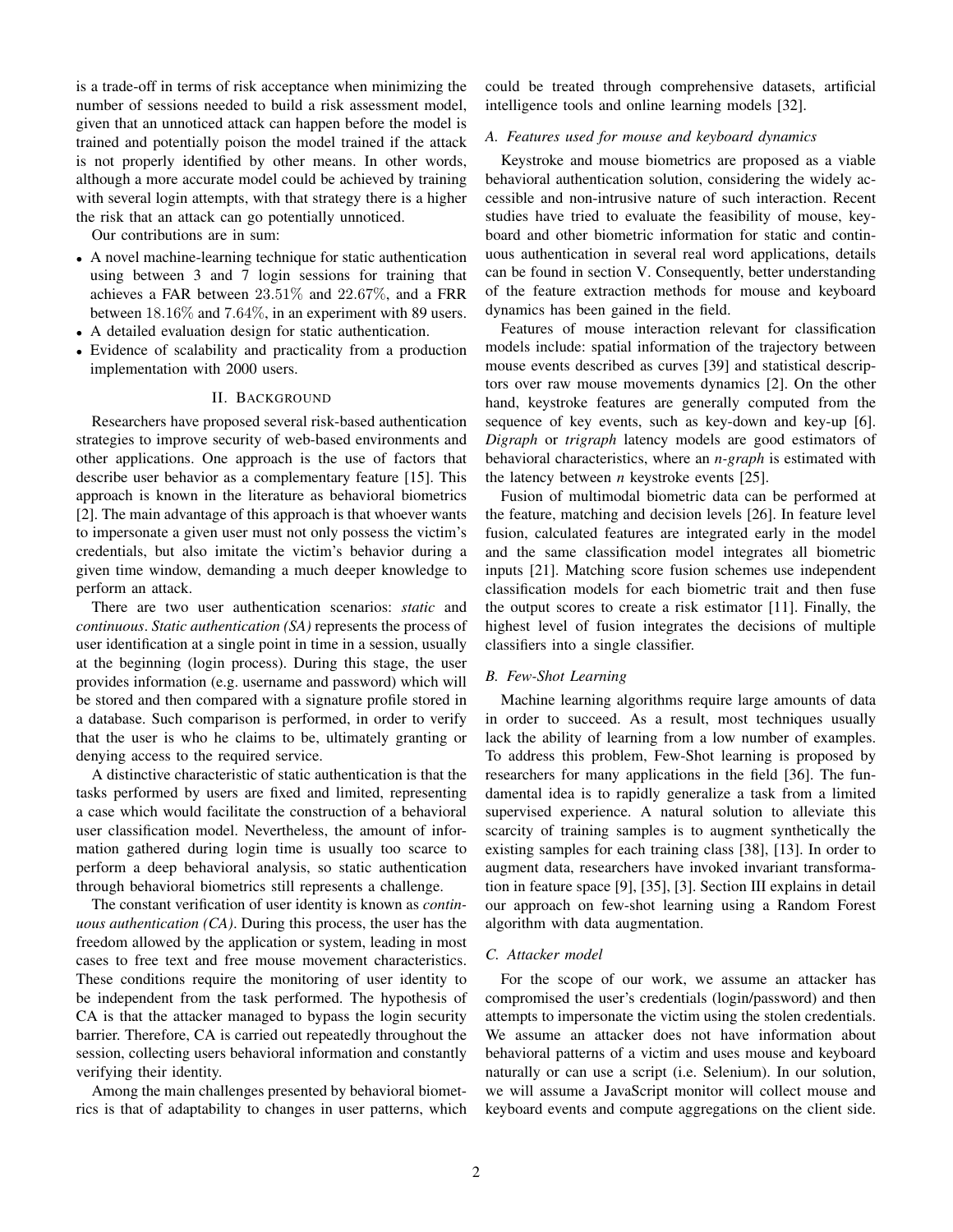We assume this monitor is not compromised by an attacker, and is protected using orthogonal countermeasures from the software protection domain. Completely disabling the monitor should trigger alarms, and we do not focus on those attacks as it is out of the scope of this paper.

#### III. APPROACH

The main goal of our work is to design a model which is capable of learning from unique human-computer interactions in login scenarios to verify user identity implicitly. As mentioned above, we consider in our work two different sources of information, namely mouse and keyboard events. From those events we build dynamic features for each user and feed a supervised machine learning model. With our approach we aim to answer fine-grained research questions that help in understanding the stability and robustness of our technique. The general research question of our work is:

*RQ: Is it possible to design an accurate, fast and scalable behavioral biometrics model with a few number of training sessions in static authentication scenarios?*

Additionally, one of the main concerns in behavioral biometrics has to do with the question of whether the trained model has learned abstract behavioral patterns from user independently of what the user typed or it has learned something about the particular recorded interaction. To address this concern, we propose the following questions to be answered using our experiments' evaluation:

RQ-A: Is it possible to capture targeted attacks against victims by training with non-attack login attempts from other users typing different credentials to those of the victim?

RQ-B: What is the impact on the model performance if the user changes his/her password?

**RQ-C:** How does the number of logins  $n$  needed for training affect the model performance in terms of FRR and FAR for some small values of  $n$ ?

Each one of these research questions is considered and answered in section IV.

## *A. Design considerations of the machine learning model*

The general idea behind the analysis of user interaction with mouse and keyboard is that timing and movement directions can be used to build a user profile that complements traditional authentication systems. As we stated in section II, most systems require the user to interact many times and/or for long periods of time in order to learn those behavioral patterns. However, typically login interactions are very short. Our proposed solution aims to address this shortcoming by considering a few-shot machine learning model to detect a given user in static authentication environments.

As we are interested in static authentication, we define a session as the time window in which a user is performing the login process. In order to describe user behavior, we gathered mouse movements and keyboard strokes for all sessions. Raw mouse movements are represented as tuples of timestamp and Cartesian coordinate pairs. To analyze mouse data, we



Fig. 1: Different mouse directions considered to build mouse dynamics [30].

define five different sets of point-by-point based features. The first and second set of features are inspired by Ahmed et al. [2]. They proposed a split of the movements' space into eight different directions as shown in Figure 1. In order to capture this usage pattern, we calculate (1) the average speed in each of the eight movement directions as well as (2) the movement direction histogram which tell the percentage of movements performed by the user in each direction during the login session. The remaining three features are inspired by the work of Zheng et al. [39]. They proposed a set of angle-based metrics: direction, angle of curvature and curvature distance. The direction is related to the angle of direction between two consecutive points (3). The angle of curvature is the angle formed by the two straight lines connecting three consecutive points(see angle  $y$  in figure 2) (4). The curvature distance is the ratio between the length of the line  $\overline{AB}$  to the perpendicular distance from point B to line  $\overline{AB}$  (5). These sets of anglebased metrics are not based on a user's environment (i.e. screen size, resolution, brand of mouse, pointer sensitivity) and thus they are relatively independent of the user's platform [39]. From each session we thus extract a vector of mouse features consisting of 272 features.

On the other hand, to analyze keystrokes we define a set of timing features which are focused on building a unique typing rhythm for a specific user. Such features focus on the time when each key is pressed or released as the user types. Raw keyboard events are represented as tuples of timestamp, key and action (Press/Release). Since users type sensitive information at login time, the data is analyzed in an anonymized fashion. The keyboard was unified into one unique zone, which abstracts away from particular sets of possible keys typed. In our work we define four different



Fig. 2: Illustration of angle-based metrics. Adapted from [39].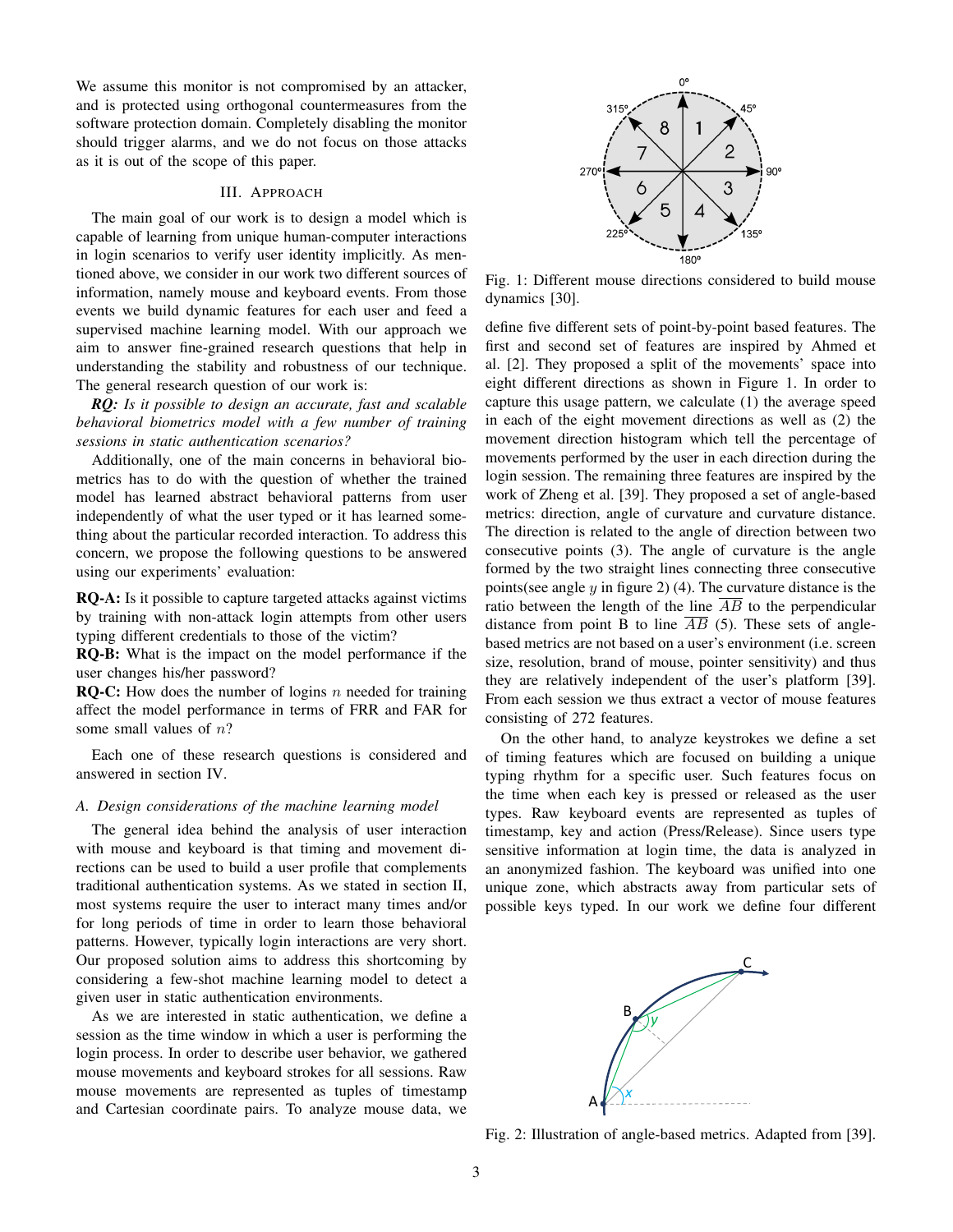

Fig. 3: Illustration of keyboard timing features.

timing metrics: Down-Up, Up-Up, Down-Down and Up-Down time. The (1) Down-Up keyboard feature is the duration of time from a released key until the next key release. The (2) Up-Up feature is the latency from one release until the next key is released. The (3) Down-Down feature is the latency between two key-pressed events. The (4) Up-Down feature is the duration of time from the previous key-release until the next key is pressed. Figure 3 illustrates timing metrics for keyboard events. Over these metrics we calculate mean, standard deviation and median for each session. From each session's raw keyboard data, we extract a vector of keyboard features consisting of 12 features.

We then combine both mouse and keyboard feature vectors into a single vector in a feature-level fusion fashion. We thus obtain a vector of 284 values per login attempt, that abstracts the behavioral biometric profile of the user.

As we mention in Section II common algorithms implement some of the previously discussed features, but require several authentication attempts (up to 50) to train a robust model. For this reason, we aimed to work on how to increase the difference between the features coming from a legitimate user compared to the attacker incoming features. As we are dealing with a sequence of authentication tries, where users perform very similar actions, it is natural to think that historical patterns are important and they can be exploited to improve the prediction accuracy of our classifier.

There are several ways to consider data from previous sessions in machine learning frameworks [10], most of them with prominent results. In our use case, the inclusion of user history is an effective way to increase the separation of userattacker in the feature space. We propose to compare the associated feature vector of an incoming login with the mean behavior of the user in the last  $n$  logins in a feature-wise way. The history vector at session  $t$  is calculated as follows:

$$
h_t(n) = \frac{\sum_{i=t-n}^{t-1} f_i}{n} \tag{1}
$$

where  $h_t$  is the history vector, n is the number of sessions to consider from the past and  $f_i$  is the feature vector of each of the previous iterations. The comparison of a new incoming session behavior against the history is given by equation:

$$
f_t = |f_t - h_t(n)| \tag{2}
$$

where  $f_t$  is the incoming calculated feature vector and  $h_t$ is the mean of the last  $n$  features. The idea is that if a new incoming session is performed by the same subject, the

absolute difference should be small. Otherwise, the difference should be large, highlighting attacks.

Once the keyboard and mouse features have been extracted and absolute differences created, classification is performed using a supervised machine learning classifier. Since we want to maximize accuracy detection, we propose to train a independent model per user. Since scalability is also a requirement in this setting, a fast training algorithm is needed.

For the stated reasons, we have chosen a Random Forest (RF) classifier to discriminate legitimate users from attackers. After parameter tuning of the model, we propose to train a RF with 100 estimators. Furthermore, we train each RF in a few-shot fashion. This means that for each training process we are expecting between 3 and 7 sessions of about 30 seconds each one. The method we used to perform few-shot learning works by augmenting only the legitimate user sessions while attacker sessions are learned without augmentation. Notice that we do not need to augment attacker sessions because we have enough attacks, all of those extracted randomly from login attempts performed by other users (for further details refer to Section III-B). Augmentation of the minority class is performed by over-sampling with multiple copies (10x) of the original positive features. In this way, we increase the information of legitimate users in the training set. This oversampling method has proven to keep the model robustness in classification tasks [18].

We defined as positive labels the difference vector calculated from the history of a legitimate user. To create negative samples, we randomly choose sessions performed by other users and compare (create the difference vector) against the history of the legitimate user we are training the model for. We thus train a model using a balanced data set in which we oversample the minority class (i.e. legitimate sessions). The number of positive samples used to train the model is  $n$  while the number of negative samples is  $n \times 10$  (random sessions performed by other users).

# *B. Experimental Design*

In order to evaluate our approach, we propose a set of experiments with multiple set-up scenarios where model performance is measured. These experiments are inspired by the research questions stated above.

For the proposed task, each user is requested to login into a web page using their assigned credentials. As our goal is to train and test a single model for each user, we would ideally need attacks for each individual user's credentials to evaluate the accuracy of our approach. However, it is impractical to collect multiple login attacks for every distinct username and password combination at large (that is, multiple targeted attacks by different users that are typing a victim's particular credentials). To address this challenge, we propose two different login interactions to generalize the attacks for all users.

**Login type 1:** Every user is requested to perform  $n \log n$ sessions writing the same pre-defined username and password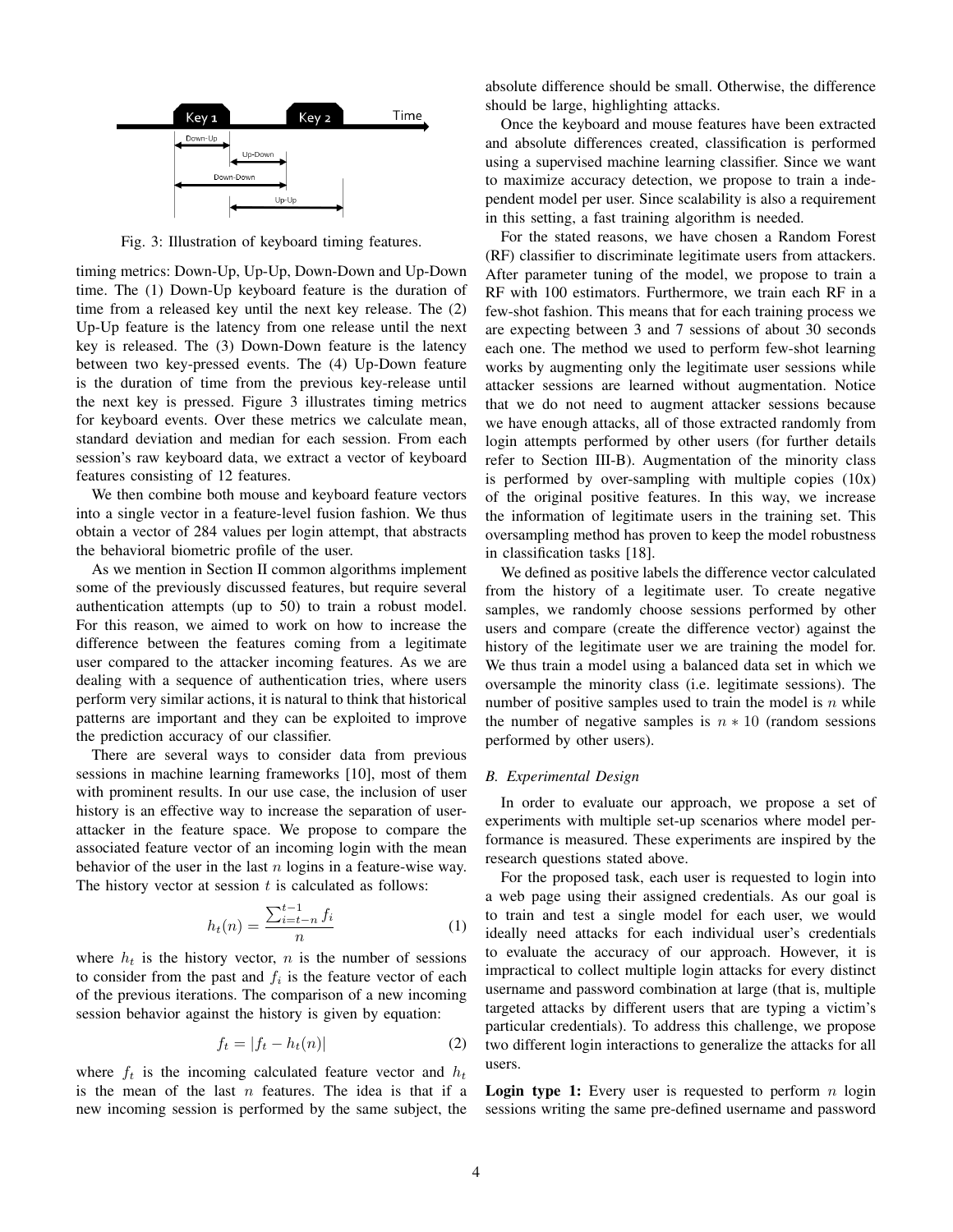TABLE I: Experiment 1 - Ideal Scenario for Biometric Characterization.

|       | Legitimate user class                                    | <b>Attack class</b>                        |  |  |
|-------|----------------------------------------------------------|--------------------------------------------|--|--|
| Train | <i>n</i> sessions of $u_i$ writing                       | $n$ random sessions from                   |  |  |
|       | $\langle U, P \rangle_{\text{fixed}}$                    | $U_i$ writing $\langle U, P \rangle$ fixed |  |  |
| Test  | The remaining $m$ sessions                               | All the remaining ses-                     |  |  |
|       | of $u_i$ writing $\langle U, P \rangle$ <sub>fixed</sub> | sions from $U_i$ writing                   |  |  |
|       |                                                          | $\langle U, P \rangle_{\text{fixed}}$      |  |  |

This is the ideal scenario where all users are writing the same login credentials for both the training and testing phases. The goal of this experiment is to check if a user's model can differentiate between the biometric behavior of the legitimate user and others. This scenario is crucial to validate that the model is in fact learning from the user's biometric behavior and not from different username and password sequences literally.

TABLE II: Experiment 2 - Pragmatic Training for Targeted Attacks.

|       | Legitimate user class                                    | <b>Attack class</b>                               |  |  |
|-------|----------------------------------------------------------|---------------------------------------------------|--|--|
| Train | <i>n</i> sessions of $u_i$ writing                       | $n$ random sessions from                          |  |  |
|       | $\langle U, P \rangle_{\text{fixed}}$                    | $U_i$ writing $\langle U, P \rangle_{\text{own}}$ |  |  |
| Test  | The remaining $m$ sessions                               | All sessions from $U_i$ writ-                     |  |  |
|       | of $u_i$ writing $\langle U, P \rangle$ <sub>fixed</sub> | ing $\langle U, P \rangle_{\text{fixed}}$         |  |  |

The goal of this experiment is to simulate the model's behavior in a real life scenario where we won't have targeted attacks to train a user's model, therefore other users individual credentials would be used as the training attack class. As for the testing phase, we use targeted attacks, which simulate an attacker who owns the user's credentials.

 $\langle U, P \rangle$ <sub>fixed</sub> while the JavaScript monitor is gathering information from mouse and keyboard events.

**Login type 2:** Every user  $u_i$  is requested to perform n login sessions writing his own username and password  $\langle U, P \rangle_{\text{own}}$ while the JavaScript monitor is gathering information from mouse and keyboard events.

Having all users writing the same character sequence  $\langle U, P \rangle$ <sub>fixed</sub> in the *Login type 1* makes it possible to simulate multiple attacks, since we have the same static text typed by all users. On the other hand, having individual login sessions in *Login 2* with  $\langle U, P \rangle_{\text{own}}$ , makes it possible to define other experiments and address some of the fine-grained research questions of Section III.

Let:  $U = \{u_1, ..., u_n\}$  be the set of all users. Given a legitimate user  $u_i \in U$  we denote the set of all users excluding the user  $u_i$  as:

$$
U_j = \{ u_j \in U | j \neq i \}
$$

The proposed experiments are described in Tables I to IV.

## IV. EVALUATION

## *A. Datasets*

The first dataset we analyzed was a pilot dataset with a small number of subjects. We call this dataset *"Small Scale Pilot Dataset"* (SSPD). The dataset was collected among the employees of a company who were informed about the experiment; they were asked to login to a monitored dummy

#### TABLE III: Experiment 3 - Password Change.

|      | Legitimate user class                                  | <b>Attack class</b>                               |  |  |  |
|------|--------------------------------------------------------|---------------------------------------------------|--|--|--|
|      | <b>Train</b> $\mid$ <i>n</i> sessions of $u_i$ writing | $n$ random sessions from                          |  |  |  |
|      | $\langle U, P \rangle_{\text{fixed}}$                  | $U_i$ writing $\langle U, P \rangle_{\text{own}}$ |  |  |  |
| Test | All sessions of $u_i$ writing                          | All the remaining ses-                            |  |  |  |
|      | $\langle U, P \rangle_{\text{own}}$                    | sions from $U_i$ writing                          |  |  |  |
|      |                                                        | $\langle U, P \rangle_{\text{own}}$               |  |  |  |

The aim of this experiment is to evaluate how resilient our approach is to changes of legitimate user credentials in the testing phase (i.e. change of password). Since we collected two types of login credentials for each user, we used one for training and one for testing. For the attack class, in order to simulate the production environment, random samples from other users credentials are used.

TABLE IV: Experiment 4 - Training and Testing with Individual User Credentials.

|             | Legitimate user class                                | <b>Attack class</b>                               |  |  |  |
|-------------|------------------------------------------------------|---------------------------------------------------|--|--|--|
| Train       | <i>n</i> sessions of $u_i$ writing                   | $n$ random sessions from                          |  |  |  |
|             | $\langle U, P \rangle_{\text{own}}$                  | $U_j$ writing $\langle U, P \rangle_{\text{own}}$ |  |  |  |
| <b>Test</b> | The remaining $m$ sessions                           | All the remaining ses-                            |  |  |  |
|             | of $u_i$ writing $\langle U, P \rangle_{\text{own}}$ | sions from $U_i$ writing                          |  |  |  |
|             |                                                      | $\langle U, P \rangle_{\text{own}}$               |  |  |  |

To recreate the restrictions of a real production environment, we consider not having targeted attacks neither for training nor for testing. To simulate this scenario, we only used individual credentials from all users (login type 2), to build a valid user's model.

website for data collection. The test subjects used their usual input devices, namely keyboard and mouse, so their typing behavior was as natural as possible. Each user performed two experiments as explained in section III: First, the same username and password  $\langle U, P \rangle$ <sub>fixed</sub> was collected for all users, and second, they were asked to write a username and password  $\langle U, P \rangle_{\text{own}}$  composed of their name and a combination of unique numbers. 20 attempts were recorded per user, that is, 10 inputs per experiment for each one of the 21 test subjects.

To preliminary test the scalability of our approach to more users under a controlled environment, the 'Amazon Mechanical Turk' service was used. With this service, human workers perform a certain task following instructions defined by the task requester. We managed to collect a total of 1374 valid login attempts from 89 subjects. We call this dataset *"Medium Scale Pilot Dataset"* (MSPD). A summary of the average characteristics of the users interaction for each dataset is presented in Table V.

*Restrictions on behavior*: It is important to note that we imposed restrictions on the behavior of subjects as follows: (1) it was not allowed to use *Tab* to navigate between input fields, (2) it was not allowed to press *enter* to complete the login in order to have more mouse interaction; and finally, (3) it was not allowed for the subjects to *copy-paste* the username or password, to keep the maximal keyboard data.

Although these choices might seem too restrictive when compared to user behavior on the wild, there are several reasons why we chose to impose them. First, we wanted to maximize the keyboard and mouse interactions in order to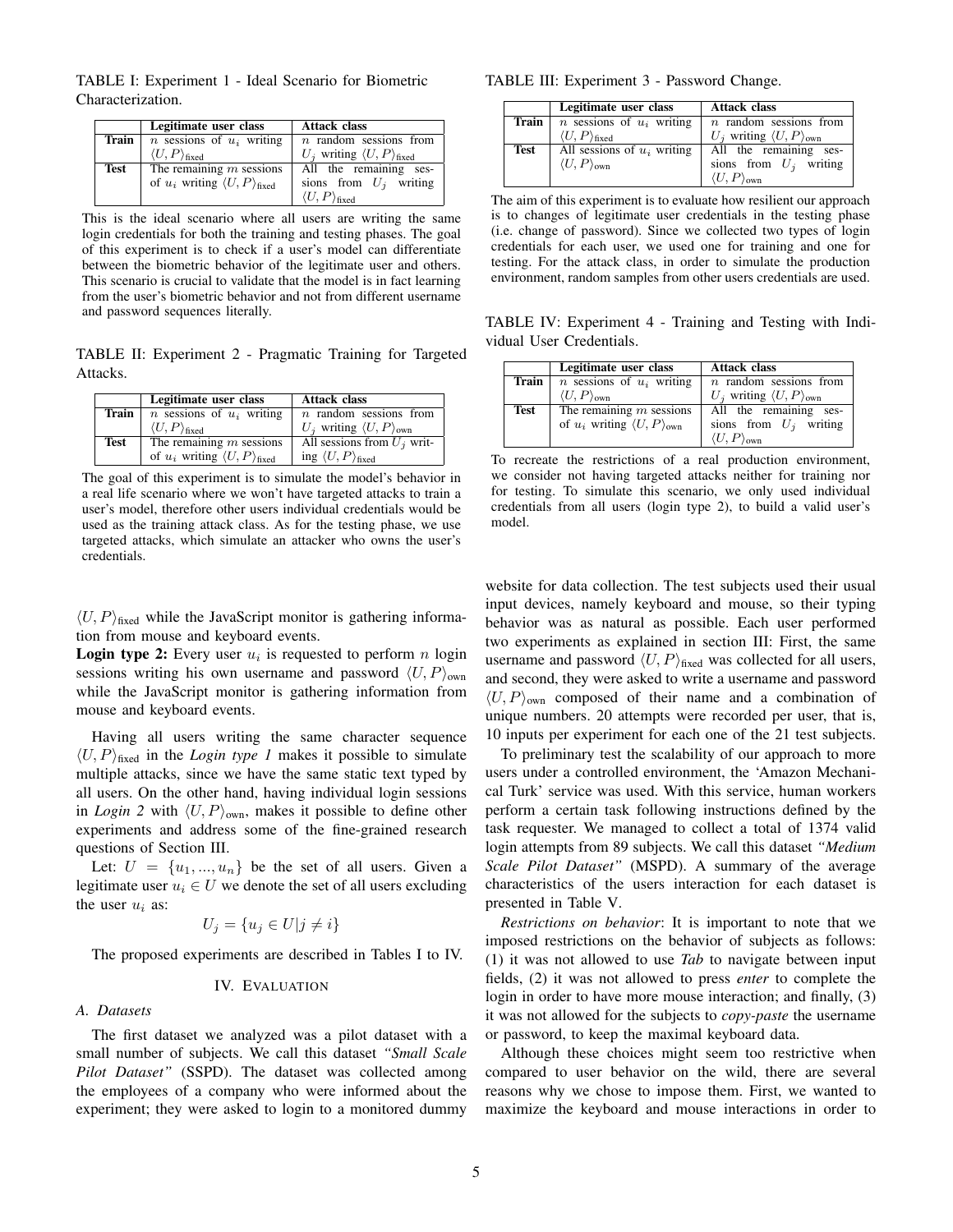have more information to build a meaningful model, since the scenario we are tackling its already quite challenging due to the short term of a login attempt. Second, in certain domains similar restrictions are common, such as in banking. In fact, in the banking domain even longer interactions can be recorded when users are asked to enter their pin numbers using a randomized keyboard on-screen. Last, if good results are achieved in spite of the mentioned restrictions, a case can be made to enforce them in applications that want to integrate this technology in order to favor security. We believe that in although these restrictions create some friction with users, they are still reasonable for critical applications.

TABLE V: Pilot Datasets Description

|                            | $SSPD N=21$ | $MSPD N=89$ |
|----------------------------|-------------|-------------|
| Avg. login time [sec]      | 18.69       | 26.76       |
| Avg. # of keystrokes/login | 46          | 49          |
| Avg. # mouse events/login  | 106         | 129         |

*Privacy considerations*: In the pilot datasets we did not ask participants to introduce their real login information. We simulated a login website interface where they introduced either the shared artificial credentials, or individually defined artificial login information. No sensitive information was managed or stored.

Raw data was then processed in the back-end to compute features. Note that processed features are relatively hard to revert into raw data (there is no injectivity in the feature calculation function), and thus this representation already provides some degree of privacy. In particular, keystroke features are considered to be secure in the sense of protecting the inputs typed, since only speed related averages are computed for various actions.

*Limitations*: First, the SSPD test subjects were operational personnel so they are used to working with a computer throughout the day, which might not be a representative sample of users in the wild; secondly, regarding both datasets, it was expected that all logins collected would have been performed within a short time frame; this might have caused an artificial similarity among login attempts. Also, due to privacy reasons we did not ask the test subjects to type their real usernames or passwords. It could be argued that the behavior of each user could change when they write something familiar to them instead of something new, nevertheless, our hypothesis is that these datasets provide a meaningful baseline to work with and approximate login attempts in the wild.

*Data validation*: In order to increase the number of legitimate sessions tested, and to do cross-validation, we evaluated several *parallel worlds* by randomly selecting n sessions out of the available sessions of a given user to train the model, and test it against the remaining sessions. Since on average there are 10 sessions per user, this gives  $\binom{10}{n}$  choices of parallel worlds.

*Production dataset*: Additionally, in order to evaluate our approach in a less controlled environment, we have preliminary evaluated data captured in a production environment from the banking domain. The data captured corresponds to roughly one week of activity, where a total of 380.000 login sessions were performed. Of those, 2.000 users logged in more than 5 times, which allowed us to evaluate the performance of our method for those users in a total of 14.000 sessions.

In this scenario, for privacy reasons, features are calculated on the client side, to avoid storing raw credential information on the server side.

*Hardware* The machine used in our tests has an x86 64 architecture, Intel $\overline{R}$  Core<sup>TM</sup> i7-8550U 1.80GHz processor with 4 physical and 4 virtual cores and 23.3GB of RAM.

#### *B. Results*

We used the experiments described in subsection III-B to evaluate the effectiveness of our model. We perform our evaluation by measuring (1) the False Acceptance Rate *FAR*, which is the proportion of actual users identified as attacks, and (2) the False Rejection Rate *FRR*, which is the proportion of actual attacks identified as users by the model. It is also important to remark that Lower FAR is generally preferred in high security applications, whereas Lower FRR is preferred to in systems which try to improve the user experience.

*1) Small Scale Pilot Dataset (users = 21):* We first tested our proposed model in the Small Scale Pilot Dataset (SSPD). Notice that the SSPD dataset had the most controlled environment among the datasets we collected, were we made sure the users were following the instructions and therefore, SSPD is the highest quality dataset we had to approach our research questions. We fully evaluate all of the 4 experiments on the SSPD dataset to preliminary answer our research questions. The FAR and FRR with different numbers of login sessions for training are shown in Figure 4. For the FRR, the larger the number of login sessions used for training, the more accurate our model is in detecting legitimate users for all thresholds. Remarkably, the number of logins sessions for training does not affect significantly attack accuracy detection (FAR). As a general trend, we observe that 0.85 is the threshold which globally minimizes FRR and FAR simultaneously.

The *first experiment* is the ideal scenario to test the system capability to learn from the users' behavior instead of the static text written by them as stated in Table I. For our selected threshold, namely 0.85, the difference in the FAR score for the three tests on the working point is negligible for this experiment, while the difference in FRR between  $n = 7$ and  $n = 5$  is around 7% (Figure 4c); it can be observed that considering more users is worth it for this experiment; however, only with 5 logins the metrics are around 19%, which is an acceptable value.

In the *second experiment*, for our selected threshold, a lower FRR is achieved, meaning that lesser friction for the normal user is preferred. In this case, the difference in the FRR between 7 and 5 user logins for training the model is only 2%, meanwhile, between 5 and 3 logins the difference is almost 11%. On the other hand, the difference in FAR between 7 and 3 logins is only 2% (Figure 4a). Being the differences in FRR so considerable, 5 logins could be seen as the preferred case, since the metrics do not fall strongly and fewer logins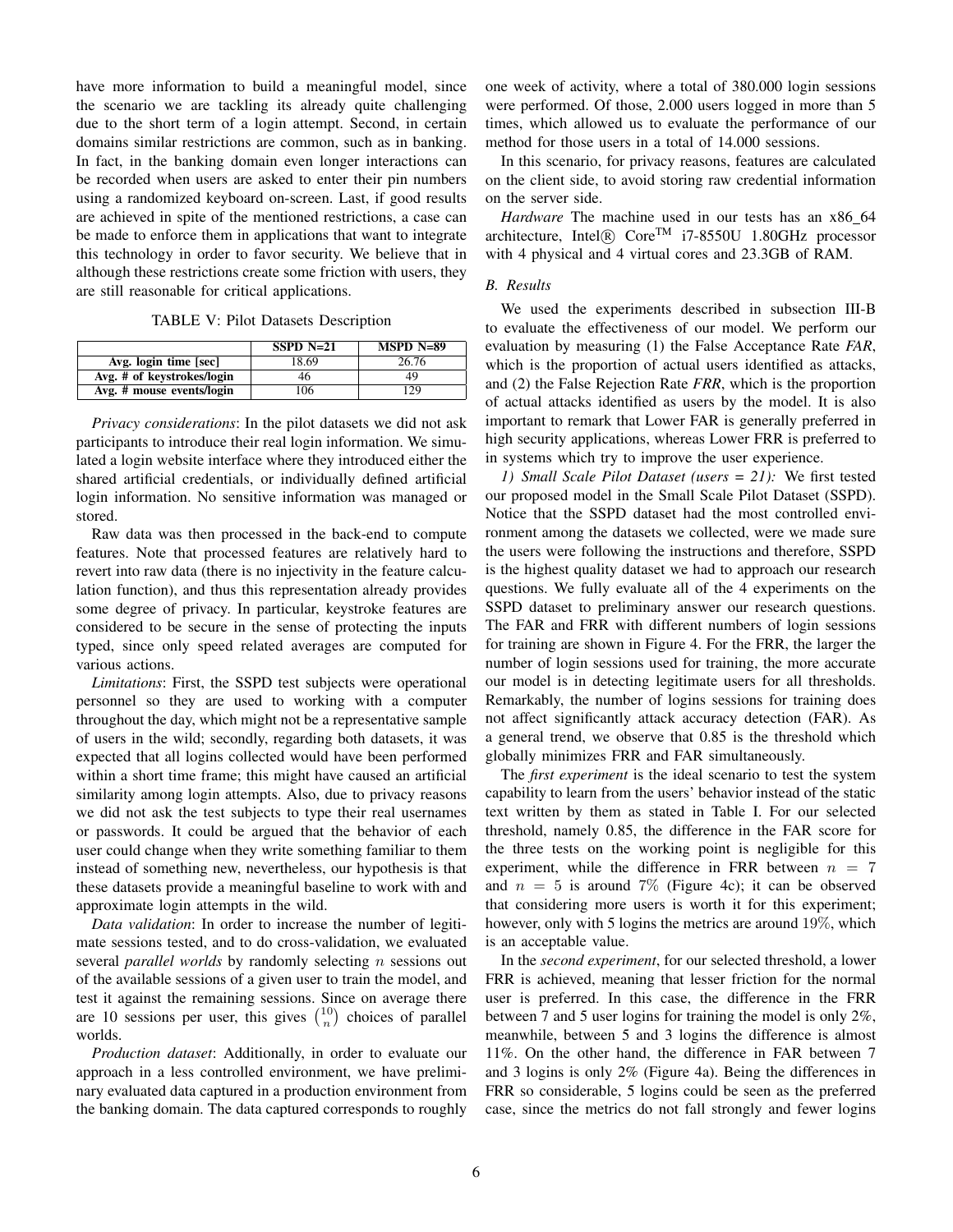

(a) Experiment 1 (Ideal Scenario for Biometric Characterization) results for different number of sessions $(n)$  in training.



(c) Experiment 3 (Password Change) results for different number of sessions $(n)$  in training.



(b) Experiment 2 (Pragmatic Training for Targeted Attacks) results for different number of sessions $(n)$  in training.



(d) Experiment 4 (Training and Testing with Individual User Credentials) results for different number of  $s$ essions $(n)$  in training.

Fig. 4: FAR versus FRR plot for different experiments when they are evaluated on the pilot dataset (users=21). Notice that at a threshold cut-off point of 0.85 both FAR and FRR are simultaneously minimized.

are needed, which is easier to acquire. With a FRR of 13% and a FAR of 25% for 5 logins, this is preliminary evidence, regarding RQ-A, that our system is capable to learn user's behavior being trained with credentials different to the ones of the user.

The *third experiment* aims to show how robust is the system against password changes from the same user, meaning that no attacks are involved, but the user's experience itself. On our selected threshold point, the FAR of the system is lower than the FRR: For  $n = 7$  and  $n = 5$  logins the difference in FRR is 4%, compared to the difference between  $n = 5$  and  $n = 3$ logins of 9% (Figure 4b). The use case parameter of 5 logins delivers a FAR of  $21\%$  and a FRR of  $36\%$ . For this experiment, the model showed certain resilience after the password change. However, the overall performance decreases in comparison to the original set-up of the trained model. To answer RQ-B, we should take into account that for the real-world applications, the most recent login sessions would include user behavior with the new password, further experiments on this question are proposed as future work.

Notice that combining the insights from experiment 1, 2 and 3 we have promising results towards learning accurately behavioral patterns instead of the user interaction(i.e user password) with few training sessions, thus, addressing partially the main RQ.

Finally, the *fourth experiment* is related to the production case, where no direct attack data is available, but only logins from other users. The behavior is quite similar to the second experiment, where for the FAR there is almost no difference, but for the FRR the  $n = 5$  and  $n = 7$  are specially close to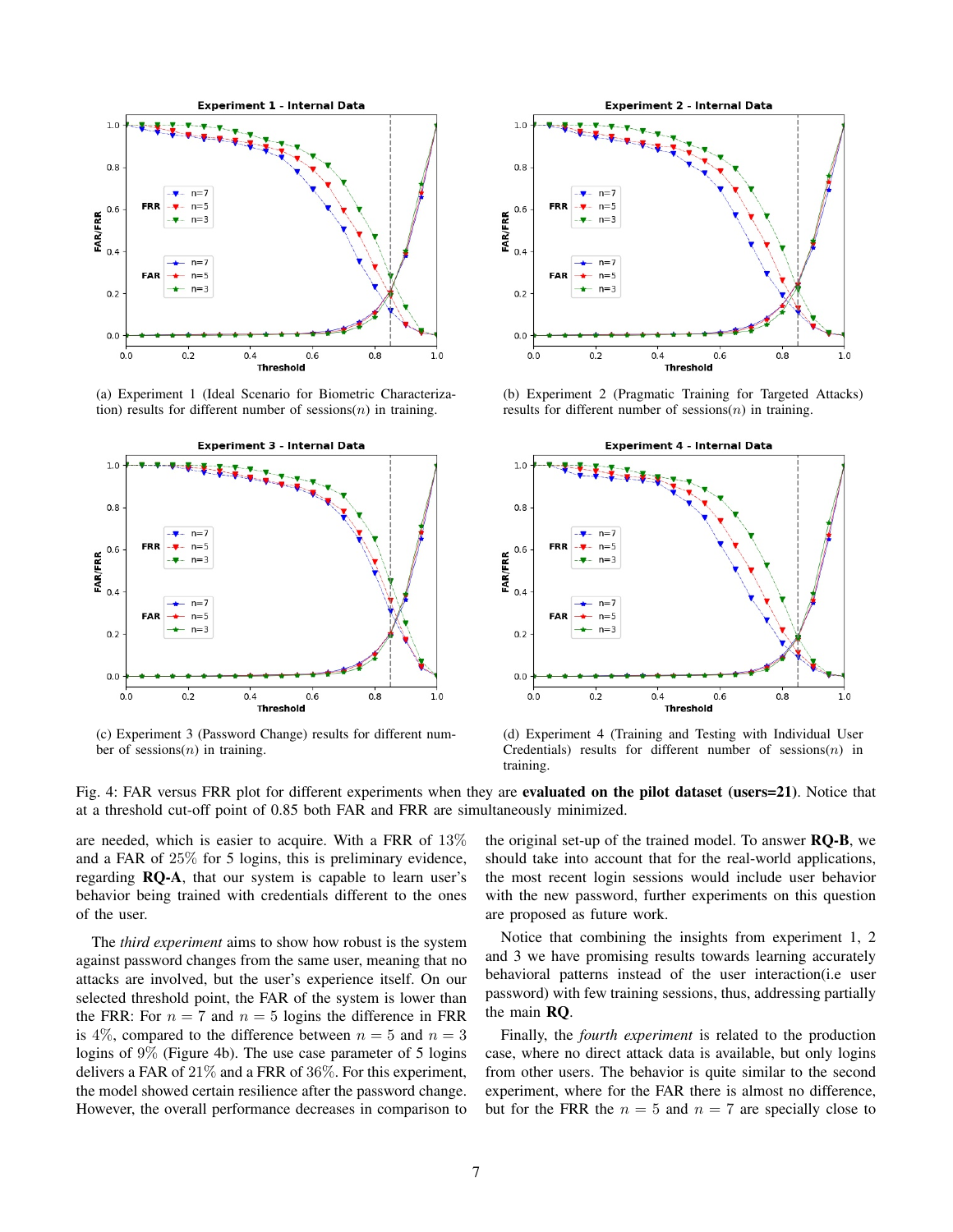each other, with a difference of 1.5%; the advantage of using fewer logins outweights the improvement on FRR for  $n = 7$ . The values of  $11\%$  and  $18\%$  show that in this simulation of a real environment, the system is capable of distinguishing between users without attackers data for training.

*2) Medium Scale Pilot Dataset (users=89):* Next, we tested our Random Forest model in the Medium Scale Pilot Dataset (MSPD) in order to check the scalability of our approach. As the experiments 2 and 4 are related to real training and attack scenarios, this dataset was only evaluated in those scenarios. The FAR and FRR results for different numbers of log-in sessions used for training each user' model are shown in figure 5. At this point, the similarities in the test performance between MSPD and SSPD become evident. In fact, we observe the optimal threshold for MSPD for the two experiments evaluated is around 80-85% for 3, 5 and 7 training sessions (fig. 5), which corroborates the optimal threshold found for SSPD.

From the *second experiment* (fig. 5a), training each user model with 5 logins seams to be enough to maximize their FAR and FRR at the threshold of 0.85, being 24% and 11% respectively, without falling to a FRR of 19% as in the case of 3 log-in sessions and being significantly close to the FAR of 23% and the FRR of 8% resulting from training with 7 login sessions. From this analysis, we can get closer to answer RQ-C given that it is reasonable to evaluate our proposed framework scalability to thousands of users having 5 login sessions as hinted by our previous results. Therefore, the tendencies shown by the experiments with SSPD and MSPD made us go forward into checking if our framework can have a similar performance even in real production environments.

## *C. Scalability*

In order to implement our approach in a production environment some scalability aspects must be considered. For example, execution times and model's sizes become critical. In our proposed architecture, one of the highlights is the fact, that we need only 5 logins per user to be able to identify legitimate users; however, for every user we need to create and train a different model. For SSPD (21 users) data preparation takes approximately 2.67s and training time per user is around 0.094s; for MSPD (89 users) data preparation takes approximately 6.15s and the training time is approximately the same as in the first dataset (0.095s). This result is expected because regardless of the number of users, each model is trained with 5 login sessions (augmented to 50) from the legitimate user and another 50 randomly selected logins from different users as the attackers. The execution time to classify a new login is equally independent of the number of users and around 0.03s. Finally, regarding storage, each model requires approximately 100KB. So in a scenario with 1 million users, the needed storage would be of 100 GB, which is a reasonable storage requirement for such a highly demanded system.

# *D. Production Environment Evaluation*

We note that there are several challenges to correctly evaluate the 2000 users and 14.7k sessions of data captured from the banking domain. Since data is coming from a production environment, we have no control over several factors that may impact the results. First, we have no information on how many of the sessions were in fact performed by the same users. Although we estimate that attacks are relatively rare, there could be malicious login attempts that are unknown to us. Also some accounts might be shared by multiple people (for instance corporate accounts). Last, in this scenario we cannot force users to avoid the use of keyboard actions (such as tabs and enters) and some users might store credentials in password managers.

For the purpose of our evaluation we assume that all sessions logins are legitimate. Note that in this scenario the number of legitimate sessions for testing is vastly unbalanced against potential attacks, since we have a mean of 2 sessions left to test after the model has been trained with 5, but for each user we have around 14.000 simulated attacks (logins performed by other users).

In order to handle the test data imbalance, we chose the following strategy. First, we restricted the number of attack sessions per user to 1000 randomly selected logins (out of 14.7k from other users). On the other hand, in order to increase the testing surface on the legitimate class, we assembled several *parallel worlds*. These parallel worlds work by randomly selecting 5 sessions out of the available sessions of a given user to train the model, and then evaluating it against the remaining sessions. Since on average there are 7 sessions per user, this gives  $\binom{7}{5} = 21$  possible choices of parallel worlds. We chose 10 parallel worlds, which transformed the system from having only 2 legitimate sessions per user to test (on average) into having  $2 \times 10 = 20$  sessions to test.

Given this evaluation setting, we make the following preliminary observations. First, the FRR, which was of ca. 13% in the controlled pilots, increases up to 25% (1 out of 4 legitimate sessions) for  $n = 5$  logins and a threshold of 0.85. We believe that this can be explained by the fact that some users used shortcuts (Tabs,enter) and password managers, making sessions much shorter in duration and number of events compared to the controlled experiments. On the other hand, as discussed above, some users might be sharing accounts, and there could be unlabeled attacks in the collected data.

Given this evaluation setting, we make the following preliminary observations. First, the FRR, which was of ca. 13% in the controlled pilots, increases up to 25% (1 out of 4 legitimate sessions) for  $n = 5$  logins and a threshold of 0.85. We believe that this can be explained by the fact that some users used shortcuts (Tabs,enter) and password managers, making sessions much shorter in duration and number of events compared to the controlled experiments. On the other hand, as discussed above, some users might be sharing accounts, and there could be unlabeled attacks in the collected data.

The FAR however remains interestingly similar to the one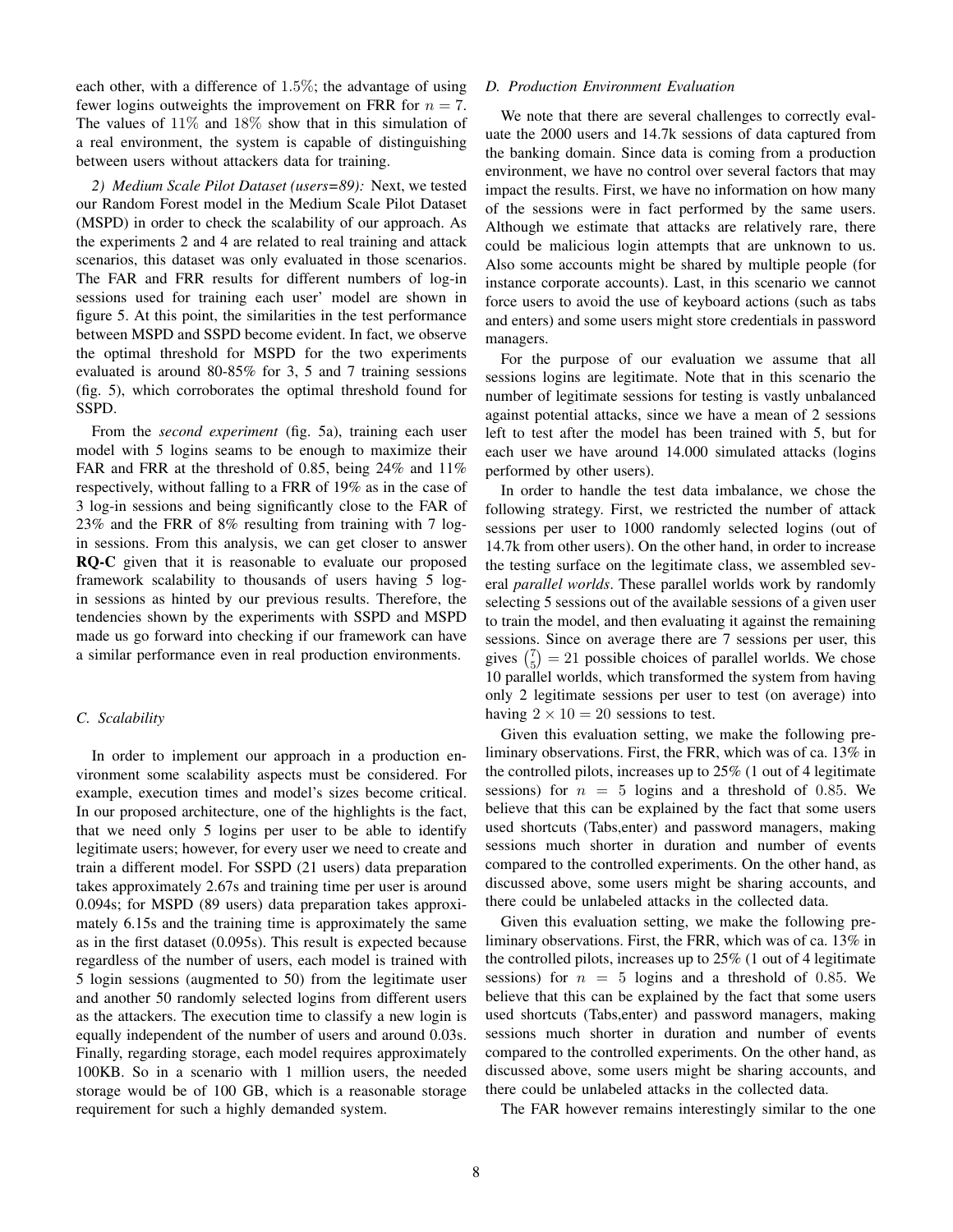

(a) Experiment 2 (Real Attack) results for different number of sessions $(n)$  in training.



(b) Experiment 4 (Production Environment) results for different number of sessions $(n)$  in training.

Fig. 5: FAR versus FRR plot for different experiments when they are evaluated on the pilot dataset (users=89). Notice that at a threshold cut-off point of 0.85 both the FAR and FRR are simultaneously minimized.

of experiment 4 in the controlled pilots, reaching 23% (1 out of 4 attacks is undetected). Note that the FAR of experiment 4 seems to be an upper bound to the FAR of the more realistic attack of experiment 2, but given that they are close, we believe this constitutes a good approximation.

*Practicality*: In sum, although the model performs somewhat worse in production data for the same 0.85 threshold, the approximate accuracy of 75% for a model based on 5 logins is still reasonably practical in light of the risk vs. usability discussion of the introduction, that we recap here. First, suspicious logins can be challenged by means of 2-factor authentication, and not necessarily manually. This creates friction once every 4th login attempt in average, but also possibly prevents 3 out 4 attacks. Second, the score of our model can be merged with other risk-based models, such as context (IP, browser, login time etc.) as discussed in [30]. Third, although gathering more logins before building a model can potentially yield a more accurate prediction, the risk of an attack being unnoticed and even poisoning data for training increases with every extra login. We plan to further investigate available production data, which is being collected daily, in order to give deeper insights into the generalization of our approach to less controlled scenarios. We will also evaluate our approach on environments that enforce more restrictions on user behaviour (and thus force users to have longer interactions at login time as we did in our pilots).

## V. RELATED WORK

*Keystroke Dynamics:* Banerjee et al. [6] and more recently Raul et al. [25] performed comprehensive reviews of keystroke authentication studies. These reviews mention that n-graphs, gave better classification results for several studies, and therefore these keyboard features were included in our model. Additionally, studies that used random forest as classification models, report results as low as 3.2 FAR and 5.5 FRR for static text conditions, however the amount of data required for classification in the testing phase is still large, with more than 8000 keystroke samples per user [6]. An interesting example is the model proposed by Kim et al. [17], which achieved an EER score of 6.7%, using an RNN with together with an anomaly detection system. The model required only 10 keystrokes per user to perform a classification in the testing phase, however, they still required a set of 500 keystrokes per user for training. Reviews also mention that environmental factors, such as the type of keyboard [29] or behavioral changes over longer periods of time [14] can increase user's variance. The model we propose, takes into account a small number of behavioral records, it would be interesting to explore methods to increase adaptability to such changes in time.

*Mouse Dynamics:* Diverse methods to extract features from free mouse movements have been proposed. Some authors classify mouse features by registering: distance, action type, frequency, duration and direction of raw mouse events and group them into sessions of a predetermined time window. Studies that implement this approach achieved average EERs of 2.46% [2] and 3.37% [24]. Others proposed to aggregate mouse events occurring between two clicks. For instance, Gamboa et al. analyzed statistical features of the temporalspatial information between clicks achieving EERs of 2% [12]. The idea of segmenting the movement into metrics that describe a curve has been explored by [28] and [39]. In the proposed model, we process information from both the trajectories and the temporal-spatial characteristics of raw mouse data to extract user's behavioral information.

Mouse biometric classification still demands large amounts of training data. For instance, Zheng et al., used a training dataset consisting of 12500 clicks, with a 0.5 threshold they obtained classification results of 0.86% FRR and 2.96% FAR,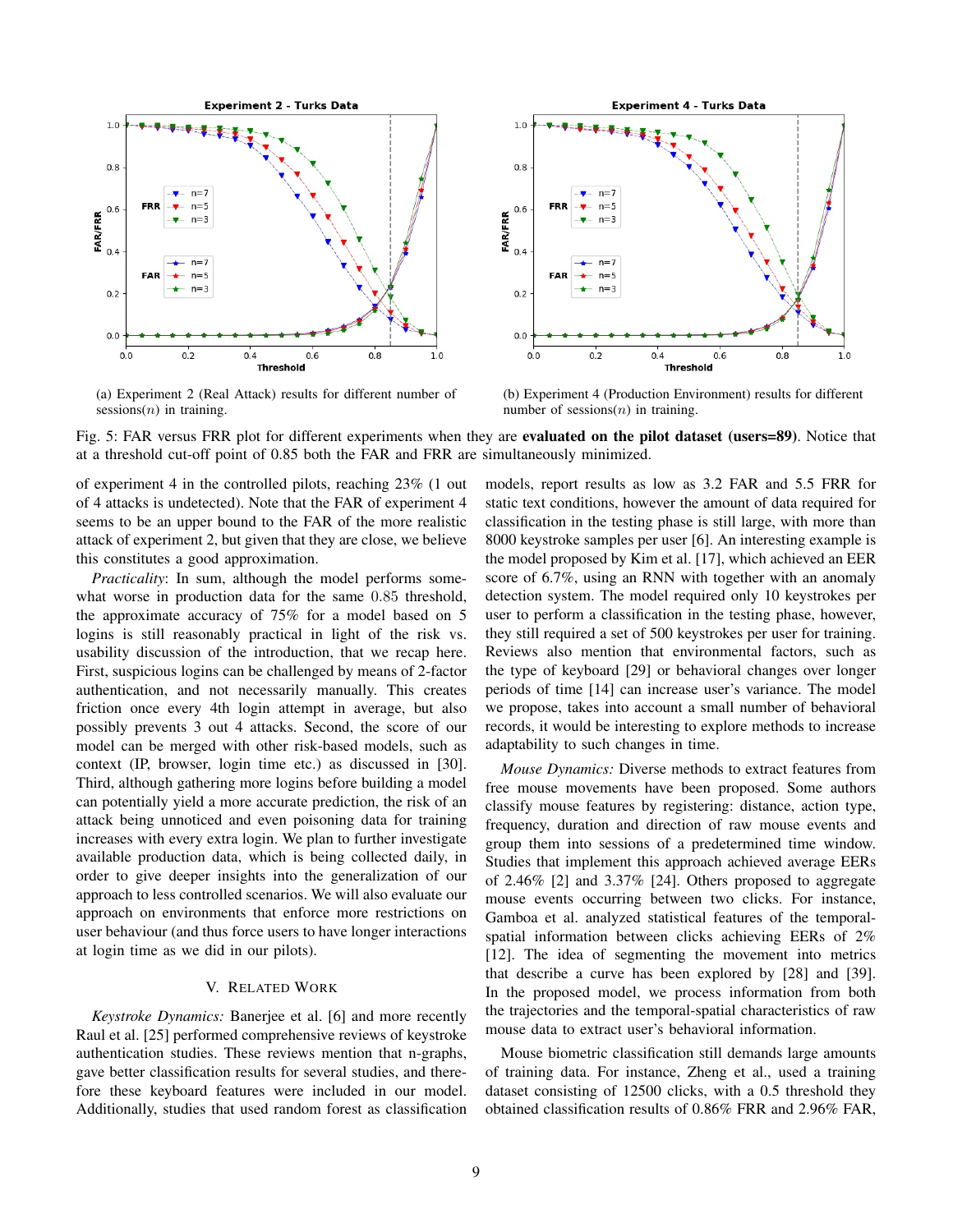they also tested with a smaller training dataset of 500 clicks, and obtained accuracies of 4.57% FRR and 18.79% FAR [39]. This study shows that reducing the training dataset is a challenging problem, since it can rapidly decrease accuracy. Jorgensen et al., stated that most mouse dynamics studies require long data collection sessions to achieve acceptable authentication accuracy [16], which could be impractical for some real world applications.

*Multimodal Biometrics with Keystroke and Mouse Features a) Constrained Tasks:* Neha et al. [21] performed a study with both static login and continuous authentication sessions for 60 users. For static authentication, they achieved an accuracy of 95.66% with J48 classification algorithm. However, 50 login entries for each of user were required for the training phase, using a fixed password for login. In this study the multimodal fusion was performed at the decisionlevel.

In a preliminary study, Khan et al. [4] investigated biometrics of website logins. The training data-set consisted of one user with 65 legitimate dummy website logins and 37 attacks. The highest average accuracy achieved was 97.3% with SVM, using 52 legitimate logins for training.

We note that the available studies do not analyze the problem of static user authentication under real-world constraints such as limited amount of user data and limited information on attacks, it was also found that scalability in production environments was not evaluated.

*b) Unconstrained Tasks:* In contrast, in a completely uncontrolled setting, Modal et al. [20] required 471 user actions to detect an impostor with 62.2% accuracy, with 25 subjects. Traore et al. [33], simulated a social network website, and performed an experiment with 12 subjects for 8 weeks, that resulted in a EER of 8.21%, they used separate bayesian models for keyboard and mouse, and then fused the scores, a minimum of 200 keystroke records and 2500 mouse dynamics were required for training.

Bailey et al. [5], combined keyboard, mouse and GUI interactions; users performed internet based research tasks and wrote reports. 31 users were tested, samples consisted in 10 minutes sliding windows. With approximately 7 samples for training and 3 for testing, using SVM and Bayes classification algorithms, a final outcome of 2.1% FAR and 2.24% FRR was obtained.

Fridman et al. [11] collected data of 67 users for approximately 56 hours. The study collected mouse, keyboard and stylometry features from article writing and web-searching tasks. They used Naive Bayes classifiers for each feature and binary local decisions were fused for a final classification. Training was performed with 60% of gathered data. Overall they achieved 0.004% FAR and 0.01% FRR after testing with 30s of user interaction. They also found that the highest relative contribution to the classification was related to mouse curve features, which were included in our model.

Other continuous authentication studies were also compared with our study, we found that, given the unconstrained tasks that these studies address, the amount of training data required for the models is much larger, which partially explains why the reported accuracies are higher.

A summary of comprehensive behavioral biometrics studies with mouse and/or keyboard is found on Table VI. We compared samples required for training and testing, number of users in the data-set and model accuracies.

TABLE VI: Related Work - Mouse and Keyboard Biometrics

| <b>Study</b>                  | Input         | <b>Training</b>                        | <b>Test</b>            | <b>FAR</b>                 | <b>FRR</b>                | No.<br><b>Users</b> |
|-------------------------------|---------------|----------------------------------------|------------------------|----------------------------|---------------------------|---------------------|
| Kim et<br>al. <sup>1</sup>    | K             | 500KS                                  | <b>10KS</b>            | $6.7\%$ <sup>3</sup>       | $6.7\%$ <sup>3</sup>      | 120                 |
| Zheng<br>et al. <sup>1</sup>  | M             | 12500C<br>500C                         | 500C<br>1 <sup>C</sup> | 0.86%<br>4.57%             | 2.96%<br>18.79%           | 30P<br>&<br>1000F   |
| Traore<br>et al. <sup>1</sup> | K.M           | 200KS,<br>2500ME                       |                        | $8.21\%$ <sup>3</sup>      | $8.21\%$ <sup>3</sup>     | 12                  |
| Bailey<br>et al. $1$          | K,M,<br>GUI   | $70 \text{ min}$                       | 30 min                 | 2.10%                      | 2.24%                     | 31                  |
| Fridman<br>et al. $1$         | K,M,<br>Styl. | 33.6<br>hours                          | 30 sec                 | 0.04%                      | 0.01%                     | 67                  |
| Neha<br>et al. $2$            | K,M           | 50<br>logins                           | 1 login                | 0.89%                      | 1.20%                     | 60                  |
| Ours <sup>2</sup>             | K,M           | logins<br>7<br>logins<br>5<br>3 logins | 1 login                | 22.77%<br>23.34%<br>23.51% | 7.65%<br>10.73%<br>18.17% | 109P<br>&<br>2000F  |

<sup>1</sup> Studies with unconstrained tasks.

 $\frac{2}{3}$  Studies with login tasks.

Values obtained from reported EER.

Abbreviations: K- Keyboard, M- Mouse, KS- Keystrokes, C- Clicks, ME- Mouse Events, GUI- GUI interactions, Styl.- Stylometry, P-Pilot Controlled Dataset, F- Field or Production Dataset.

To the best of our knowledge our study is the first to address static behavioral biometric authentication with a highly restricted amount of training samples. Moreover, compared to previous studies, we present a new approach that considers user's behavioral history. Finally, the evaluation of our study was performed with a large number of samples for both controlled and production environments, which also stands out from previous studies in the field.

## VI. CONCLUSIONS

In this work we have presented a novel approach for riskbased authentication using behavioral biometrics that aims at having practical accuracy while needing few user sessions to train. We have evaluated our approach in three independent datasets ranging from dozens to thousands of users and shown that the approach is both reasonably accurate and scalable for a training set as small as 5 logins. In the future we plan to evaluate the approach on more available production data as well as to study the consistency of the proposed model against changes in end-user devices as well as login website layout changes.

#### **ACKNOWLEDGEMENTS**

We would like to thank Julián Uribe and his team at AppGate for their support and feedback during this research.